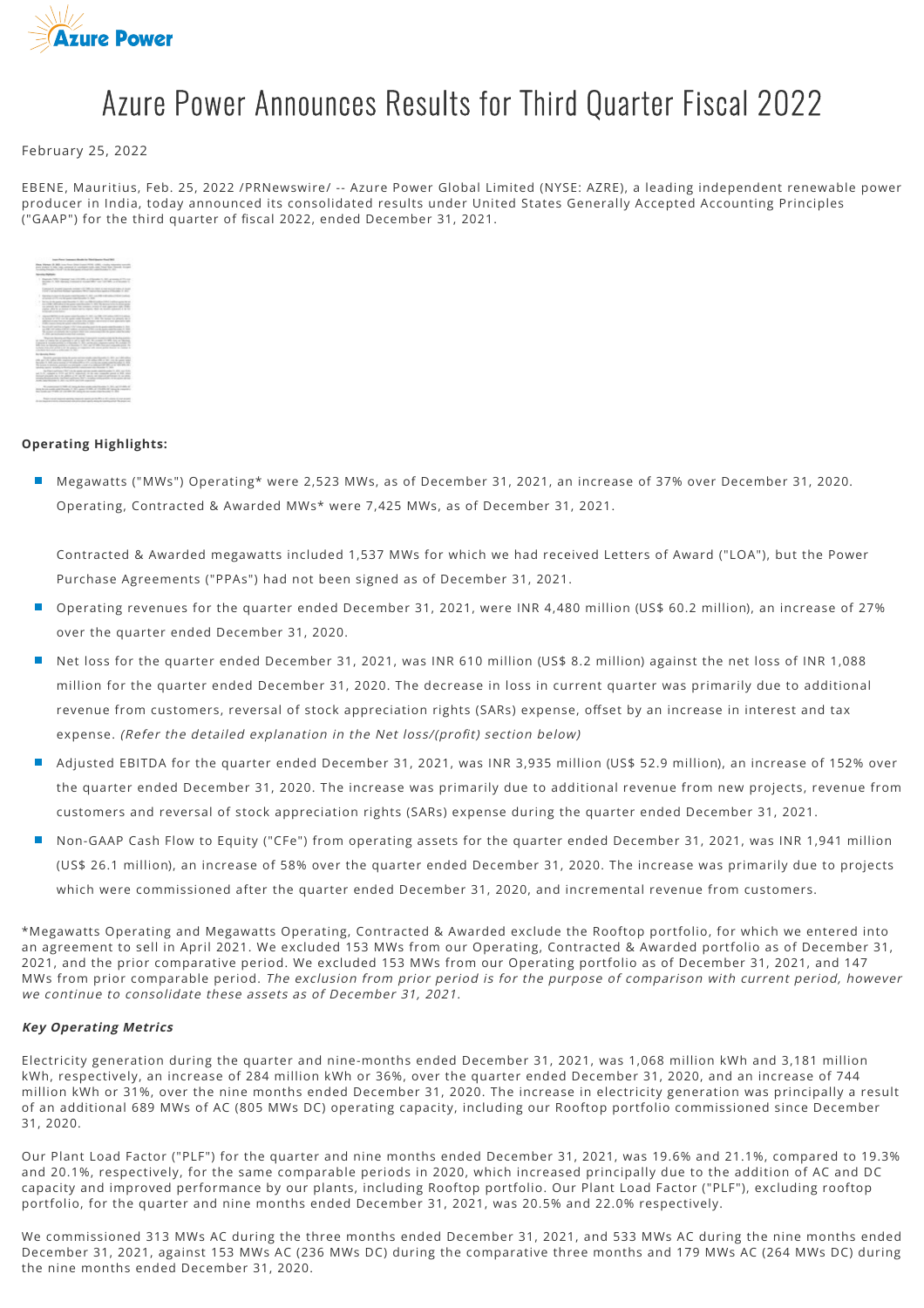Project cost per megawatt operating (megawatt capacity per the PPA or AC) consists of costs incurred for one megawatt of newly commissioned solar power plant capacity during the reporting period. The project cost per megawatt (DC) operating for the nine months ended December 31, 2021, was INR 33.9 million (US\$ 0.46 million), compared to INR 31.2 million for the nine months ended December 31, 2020. The project cost per megawatt (AC) operating for the nine months ended December 31, 2021, was INR 35.9 million (US\$ 0.48 million), compared to INR 45.0 million, for the nine months ended December 31, 2020. Excluding the impact of safeguard duties, the DC and the AC costs per megawatt for the nine months ended December 31, 2021, would have been lower by approximately INR 2.0 million (US\$ 0.03 million) and INR 2.1 million (US\$ 0.03 million), respectively, and for the nine months ended December 31, 2020, the DC and the AC costs per megawatt would have been lower by approximately INR 2.6 million and INR 2.7 million, respectively

#### **Megawatts Operating and Megawatts Contracted & Awarded**

We measure the rated capacity of our plants in megawatts. Rated capacity is the expected maximum output that a solar power plant can produce without exceeding its design limits. We believe that tracking the growth in aggregate megawatt rated capacity is a measure of the growth rate of our business.

"Megawatts Operating" represents the aggregate cumulative megawatts rated capacity of solar power plants that are commissioned and operational as of the reporting date.

"Megawatts Contracted & Awarded" represents the aggregate megawatt rated capacity of solar power plants pursuant to customer PPAs signed, allotted or won in an auction but not commissioned and operational as of the reporting date.

As of December 31, 2021, our Operating, Contracted & Awarded megawatts were 7,425 MWs. Contracted & Awarded megawatts included 1,537 MWs for which we had received LOAs but the PPAs had not been signed as of December 31, 2021. There was an increase of 470 MWs compared to prior comparable period. The Company has received letter of awards (LOA), for its first 120 MWs wind project and 150 MWs solar – wind hybrid project from Solar Energy Corporation of India (SECI) and 200 MWs solar – wind hybrid project from Maharashtra State Electricity Distribution Company Limited (MSEDCL). During the quarter, we signed PPAs for 600 MWs and 2.333 MWs with SECI at a fixed tariff of INR 2.54 per kWh and INR 2.42 per kWh, respectively, for supply power for 25 years, as a part of 4,000 MWs manufacturing linked projects.

#### **About Azure Power**

Azure Power is a leading independent sustainable energy solutions provider, and power producer in India on a mission to create value for all stakeholders through high-performance Renewable Energy assets to displace 230 million tons of global emissions by 2030.

We developed India's first utility scale solar project in 2009 and since then, Azure Power has grown rapidly to become a leader in developing and operating renewable energy projects in the country. We have substantially reduced our total project cost, which includes a significant reduction in balance of systems costs due in part to our value engineering, design, and procurement efforts.

For more information about us, visit: [www.azurepower.com](http://www.azurepower.com/)

## **Forward Looking Statements**

This press release contains forward-looking statements within the meaning of Section 21E of the Securities Exchange Act of 1934, as amended and the Private Securities Litigation Reform Act of 1995, including statements regarding our future financial and operating guidance, operational and financial results such as estimates of nominal contracted payments remaining and portfolio run rate, and the assumptions related to the calculation of the foregoing metrics. The risks and uncertainties that could cause our results to differ materially from those expressed or implied by such forward-looking statements include: the availability of additional financing on acceptable terms; changes in the commercial and retail prices of traditional utility generated electricity; changes in tariffs at which long term PPAs are entered into; changes in policies and regulations including net metering and interconnection limits or caps; the availability of rebates, tax credits and other incentives; the availability of solar panels and other raw materials; its limited operating history, particularly as a relatively new public company; its ability to attract and retain its relationships with third parties, including its solar partners; our ability to meet the covenants in its debt facilities; meteorological conditions; issues related to the COVID-19 pandemic; supply disruptions; solar power curtailments by state electricity authorities and such other risks identified in the registration statements and reports that our Company has filed with the U.S. Securities and Exchange Commission, or SEC, from time to time. Portfolio represents the aggregate megawatts capacity of solar power plants pursuant to PPAs, signed or allotted or has received the LOA. There is no assurance that we will be able to sign a PPA even though we have a letter of award. All forward-looking statements in this press release are based on information available to us as of the date hereof, and we assume no obligation to update these forward-looking statements.

### **Investor Contact**

Vikas Bansal [ir@azurepower.com](mailto:ir@azurepower.com)

#### **Media Contact**

Samitla Subba [pr@azurepower.com](mailto:pr@azurepower.com)

View the complete release: [https://mma.prnewswire.com/media/1754766/Azure\\_Power\\_Q3\\_Fiscal\\_2022.pdf](https://mma.prnewswire.com/media/1754766/Azure_Power_Q3_Fiscal_2022.pdf)

[View original content to download multimedia:https://www.prnewswire.com/news-releases/azure-power-announces-results-for](https://www.prnewswire.com/news-releases/azure-power-announces-results-for-third-quarter-fiscal-2022-301490911.html)third-quarter-fiscal-2022-301490911.html